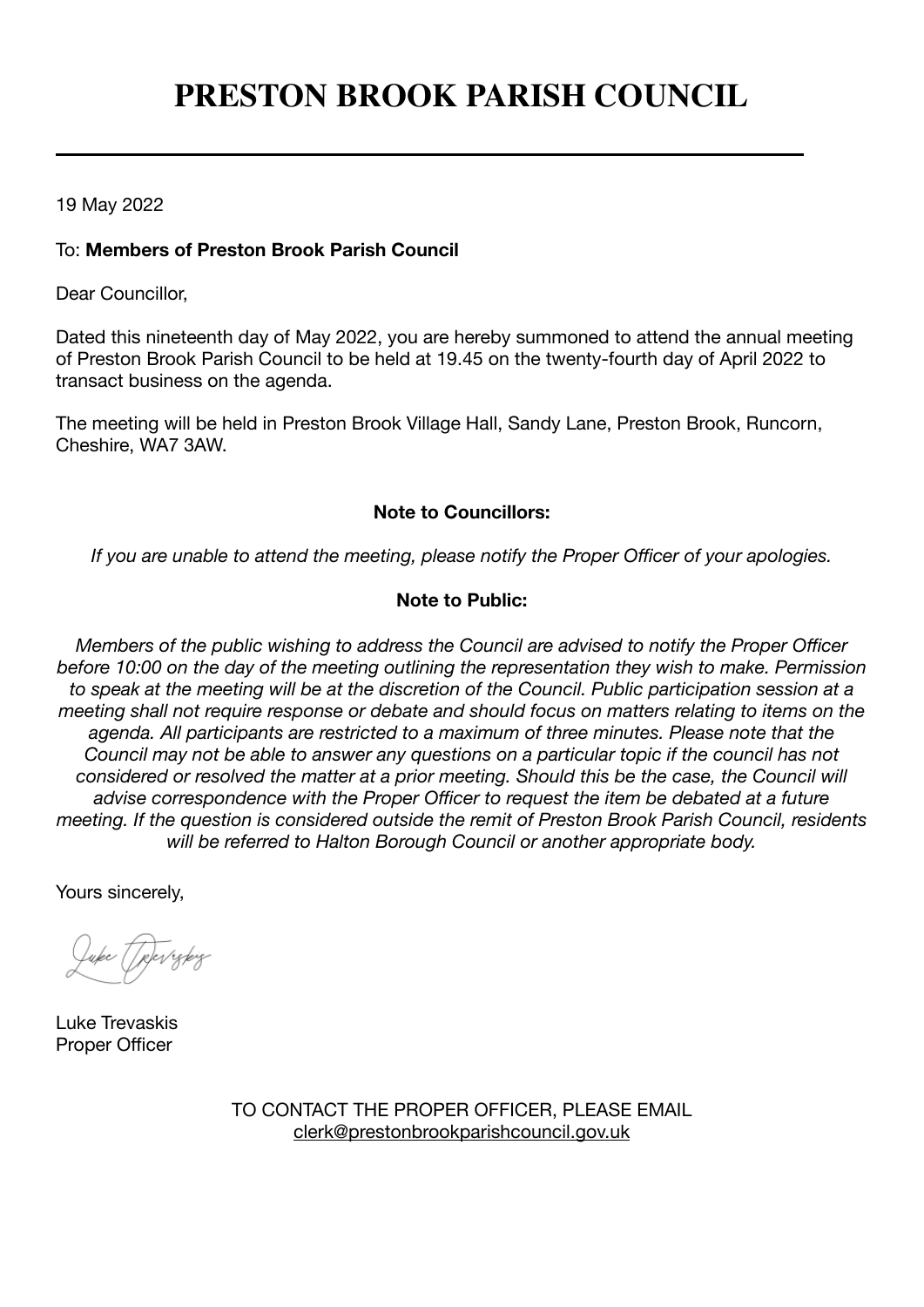#### **AGENDA**

- 1. **Chairman** to elect a Chairman.
- 2. **Vice Chairman** to elect a Vice Chairman.
- 3. **Apologies** to receive apologies for absence.
- 4. **Declarations** to record declarations of members' interests of a pecuniary or non-pecuniary nature in accordance with the Localism Act 2011 (Sections 26-34 and Schedule 4).
- **5. Minutes**  to receive and confirm the minutes of the last meeting.
- 6. **Police**  to receive and note a report on crime statistics.
- **7. Jubilee**  to receive an update on the plans for the Jubilee and agree actions.
- 8. **Public Realm** to receive an update on public realm projects and agree actions.
- 9. **Village Hall** to receive an update on the correspondence with the Village Hall Committee.
- 10. **Highways** to receive an update on correspondence from Halton Borough Council and agree actions.
- **11. Standing Orders & Financial Regulations** to consider the adoption of both documents.
- **12. Risk Management Scheme** to consider the adoption of the Risk Management Scheme.
- **13. Data Breach Policy** to consider the proposed Data Breach Policy.
- **14. Finance** to approve the draft end of year finance statements and asset register, and to consider a donation in recognition of recent work undertaken by a resident.
- **15. Planning** to consider planning matters and agree actions.
	- i. Planning Application 22/00203/FUL
	- ii. Neighbourhood Plan
	- iii. Conservation Status
- **16. Borough Councillor Report** to receive a report from ward councillors regarding issues affecting residents within the boundary of Preston Brook PC.